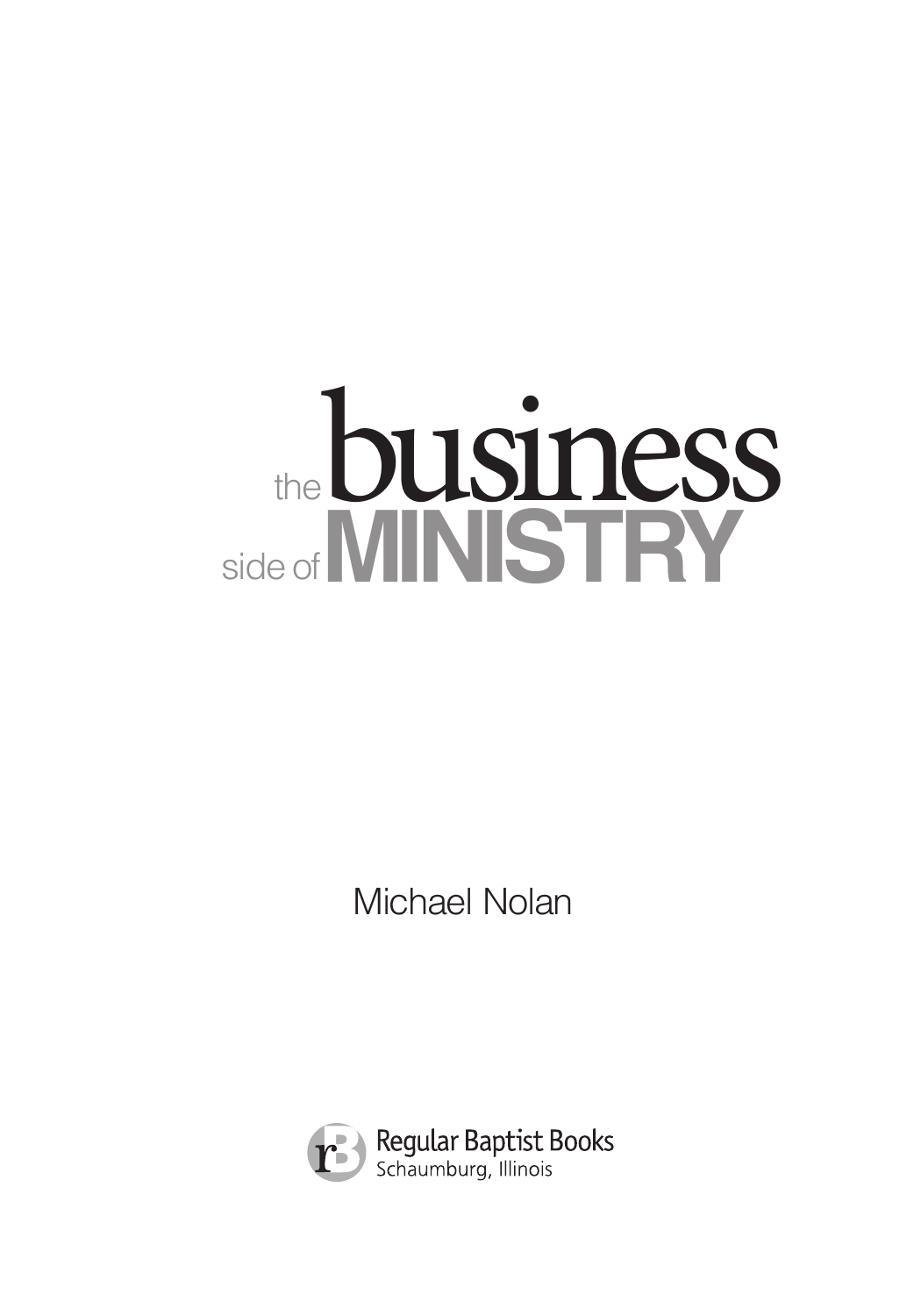### Acknowledgements

A book like this that covers so many topics requires significant contributions and expertise from many people with training and experience in specialized areas. I would like to say thank you to some individuals God used to bring this work together: Darryl Jensen (insurance), Tim Tarbell (CPA), Jim Rickard (tax & salary), Nick Yzzi (tax & finance), Del Mohler (investments), Doug McVey (audits), Tony Randolph (business & administrative), Mark Johnson (controller), RBP editing and graphics team (you guys really are great), Mark Robbins (finance), David Gower (attorney), Glen Lavy (Alliance Defense Fund), Rick Deyo (InTrust Financial Group), the teams I previously worked with at General Motors and GMAC Financial Services, and definitely not least my wife (Kristen) and three daughters (Ashlie, Madison, and Ryan), who are professional support specialists. I would like to say a special thank you to Jay Graham who helped contribute to this work. He is an exceptional and very competent consultant not only to businesses, nonprofit organizations, and churches, but most importantly to people.

—*Michael Nolan*

All Scripture quotations marked "NKJV" are taken from the New King James Version®. Copyright © 1982 by Thomas Nelson, Inc. Used by permission. All rights reserved.

*The Business Side of Ministry* ©2011 Regular Baptist Press • Schaumburg, Illinois All rights reserved. Printed in the USA www.RegularBaptistPress.org • 1-800-727-4440 RBP5399 • ISBN 978-1-60776-493-9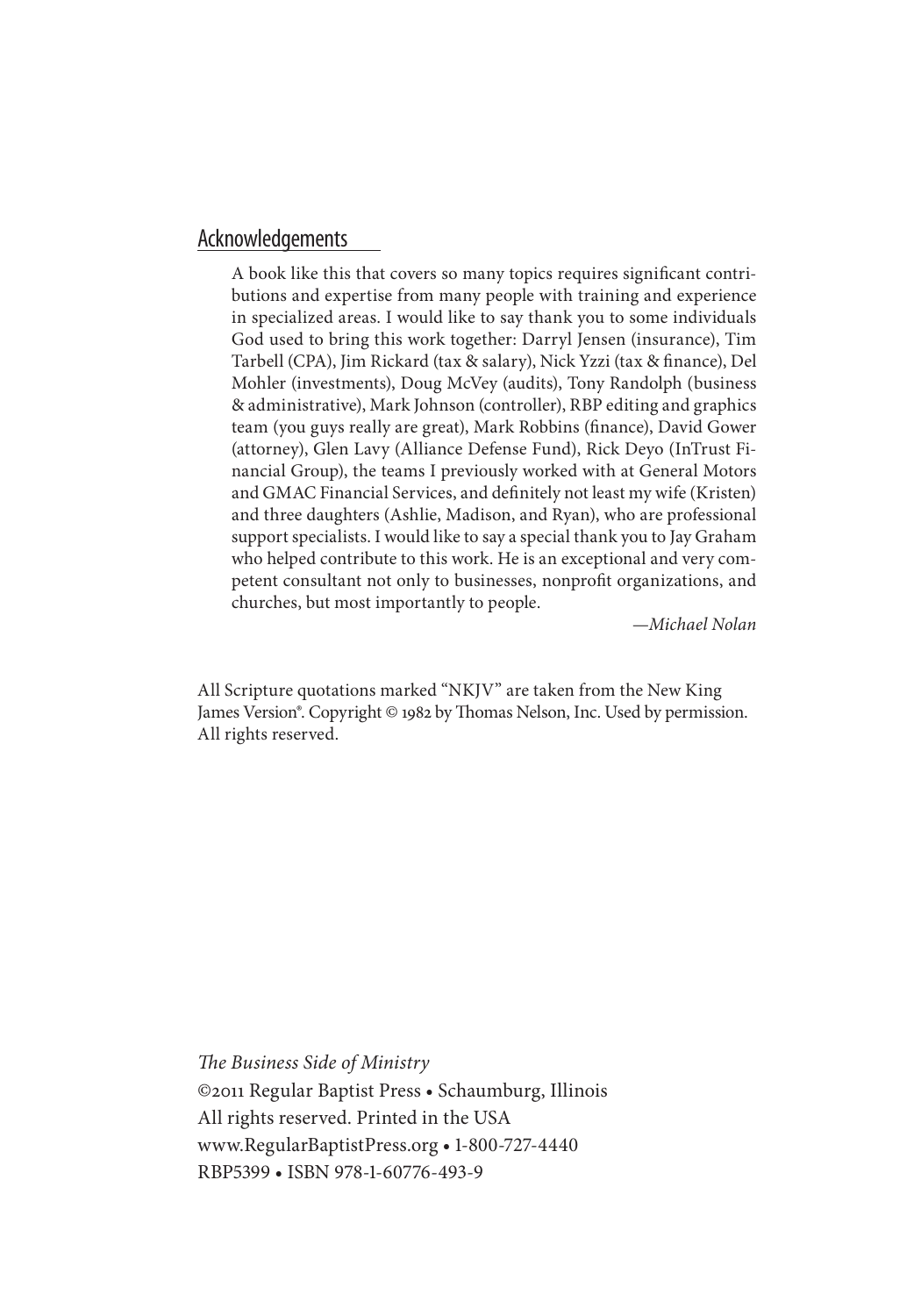# **Contents**

### *Introduction*

| 2. Get Your House in Order First  18        |  |
|---------------------------------------------|--|
| 3. Get God's House in Order Next 36         |  |
|                                             |  |
|                                             |  |
|                                             |  |
| 7. Retirement, Investments, and Insurance84 |  |
|                                             |  |
|                                             |  |
|                                             |  |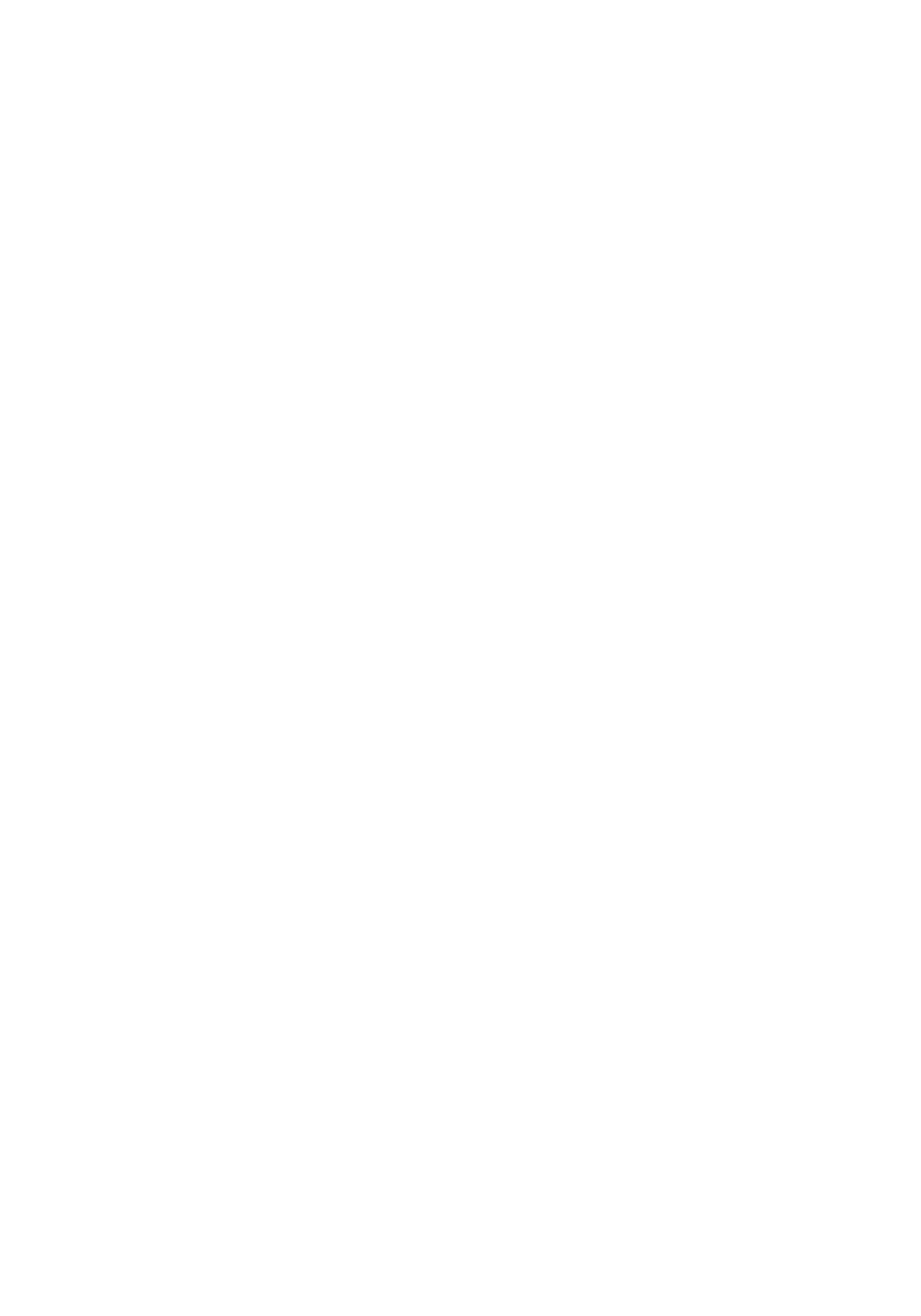# **Introduction**

A pastor called me one day and asked, "Could I ask you a question about business and finances?"

"Sure," I said. "Church or personal?"

"Yes," he answered.

I wasn't sure he had heard me right. "What area do you want to know more about?"

"Yes," the pastor said again. It turns out he wanted to know everything there is to know about business and finance. He said he had never received training to take care of his own business and financial matters, let alone the money matters of the church for which he was responsible. He was in over his head.

I asked how he could have been trained as a pastor without being taught how to manage the finances, buildings, and people under his care.

"I don't know," he said, regrettably, "but I wish I would have been taught."

## Ministry is not an excuse to do less; it should be our motivation to do more.

Church leaders often tell me that although capable people are available outside the church to assist in business matters, too often no one in the church has the knowledge and time to give proper oversight to the church's financial matters. The church and its leaders need to have at least a basic understanding of the business side of the ministry so they can properly attend to such matters and oversee the people asked to work on them. The requirements for running a ministry are far different from a standard business in many ways, which secular organizations that serve for-profit businesses may not understand. Instead of learning more about the business side of a ministry, the professionals often require the ministry to comply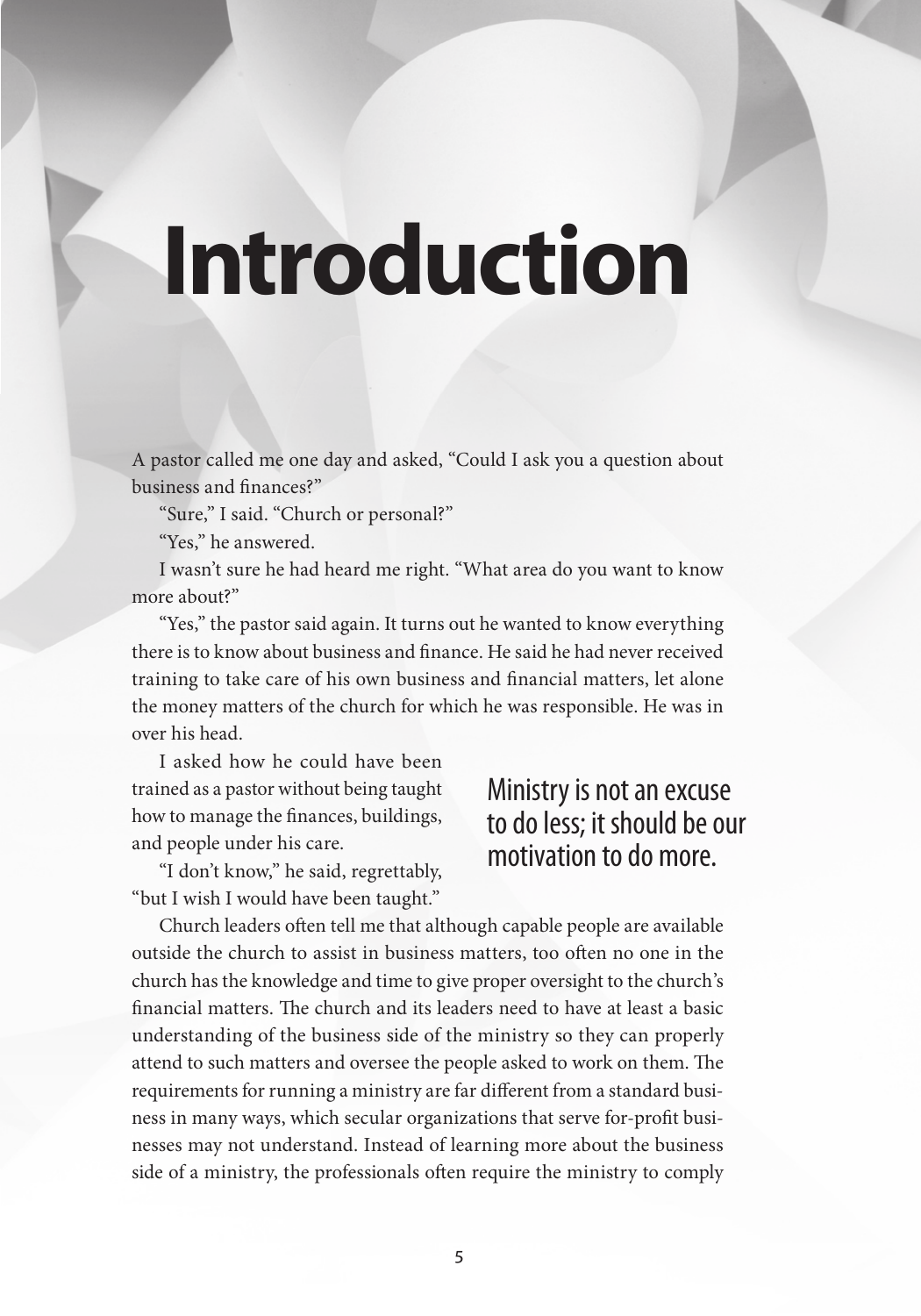with what they know about a for-profit business. This can lead to wasted time and money for the ministry.

This book offers church leaders and members a basic guide to the business side of church ministry. We will explore topics such as finances (personal and church), planning and budgeting, salaries, legal matters, and more. My purpose is not to make you an expert in financial matters but rather to give you a working understanding of these topics and practical tools that you can implement in your church and personal life. With this basic knowledge, both the church body and the leadership can help protect and safeguard the ministry God has given them.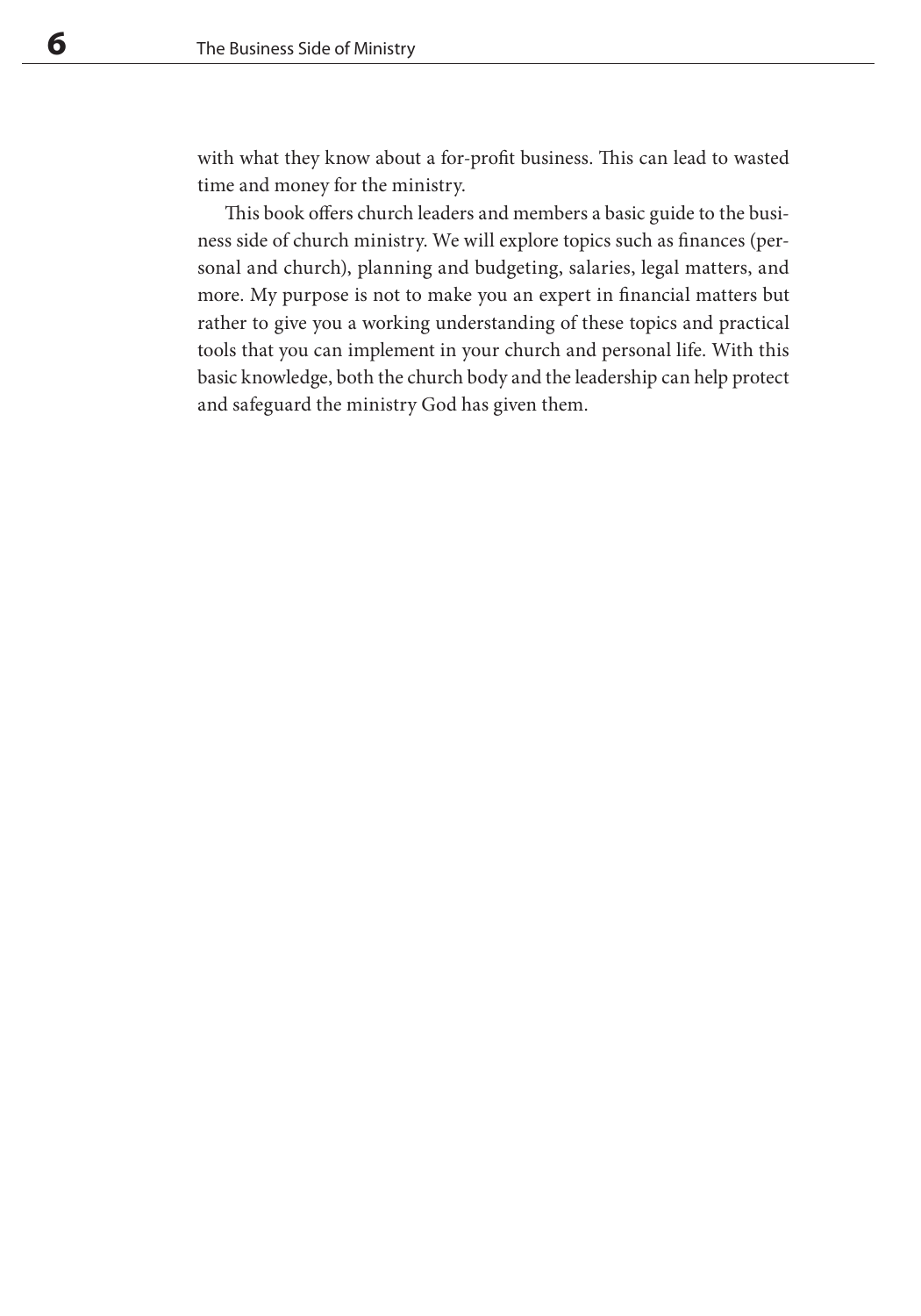# **Business or Ministry?**

1

*And He said to them, Why did you seek Me? Did you not know that I must be about My Father's business?*   $-$ *Luke 2:49* 

**As a twelve-year-old, Jesus made a statement to His earthly folks that may have created a little tension. Mary and Joseph had been searching for their son for three days, and they were worried for the boy. Their thoughts** folks that may have created a little tension. Mary and Joseph had been searching for their son for three days, and they were worried for the boy. Their thoughts were focused on one aspect alone—the anxiety He'd caused them, as evidenced and I have sought You anxiously" (Luke 2:48).

The tension was created when Jesus responded that He had other matters to tend to, a mission that His earthly parents should have known about. They did not understand it then, but Jesus recognized the balance between what His earthly mother wanted Him to do and what His Heavenly Father wanted Him to do. And He achieved that balance.

In matters of ministry, believers all too often think it is crossing the line to discuss church matters using business terms. It's almost as though discussing business matters in relation to the church somehow means your church is less of a ministry, perhaps even worldly. After all, you can't possibly be good at ministry if you are proficient in business matters, can you? Many Christians assume you can be one or the other—good at business or good at ministry—but not both. They pick sides instead of striving for a proper balance.

I have met many people who have told me that church doesn't have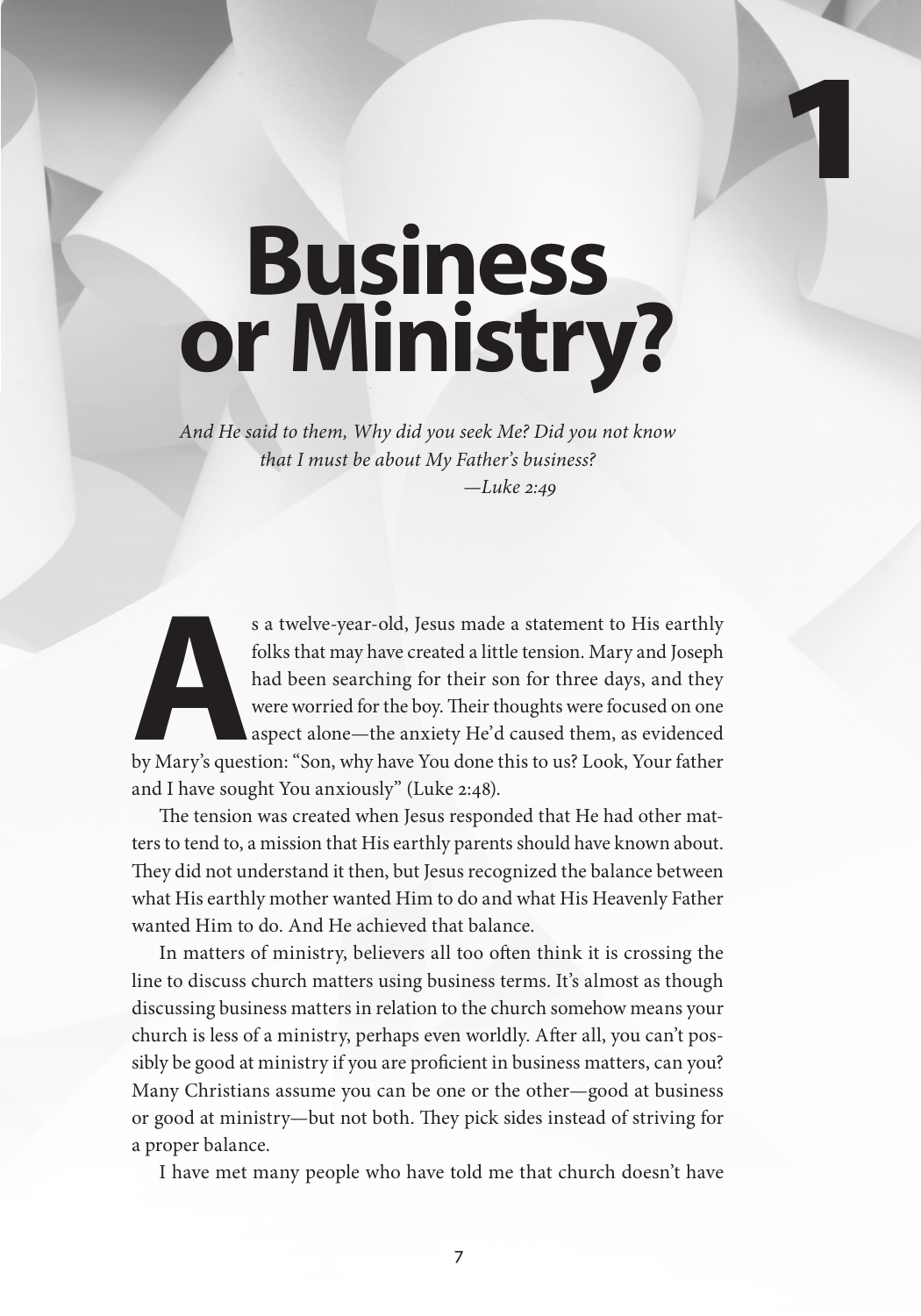# **Business or Ministry?**

**1**

*And He said to them, Why did you seek Me? Did you not know that I must be about My Father's business?*   $-$ *Luke 2:49* 

**As a twelve-year-old, Jesus made a statement to His earthly folks that may have created a little tension. Mary and Joseph had been searching for their son for three days, and they were worried for the boy. Their thoughts** folks that may have created a little tension. Mary and Joseph had been searching for their son for three days, and they were worried for the boy. Their thoughts were focused on one aspect alone—the anxiety He'd caused them, as evidenced and I have sought You anxiously" (Luke 2:48).

The tension was created when Jesus responded that He had other matters to tend to, a mission that His earthly parents should have known about. They did not understand it then, but Jesus recognized the balance between what His earthly mother wanted Him to do and what His Heavenly Father wanted Him to do. And He achieved that balance.

In matters of ministry, believers all too often think it is crossing the line to discuss church matters using business terms. It's almost as though discussing business matters in relation to the church somehow means your church is less of a ministry, perhaps even worldly. After all, you can't possibly be good at ministry if you are proficient in business matters, can you? Many Christians assume you can be one or the other—good at business or good at ministry—but not both. They pick sides instead of striving for a proper balance.

I have met many people who have told me that church doesn't have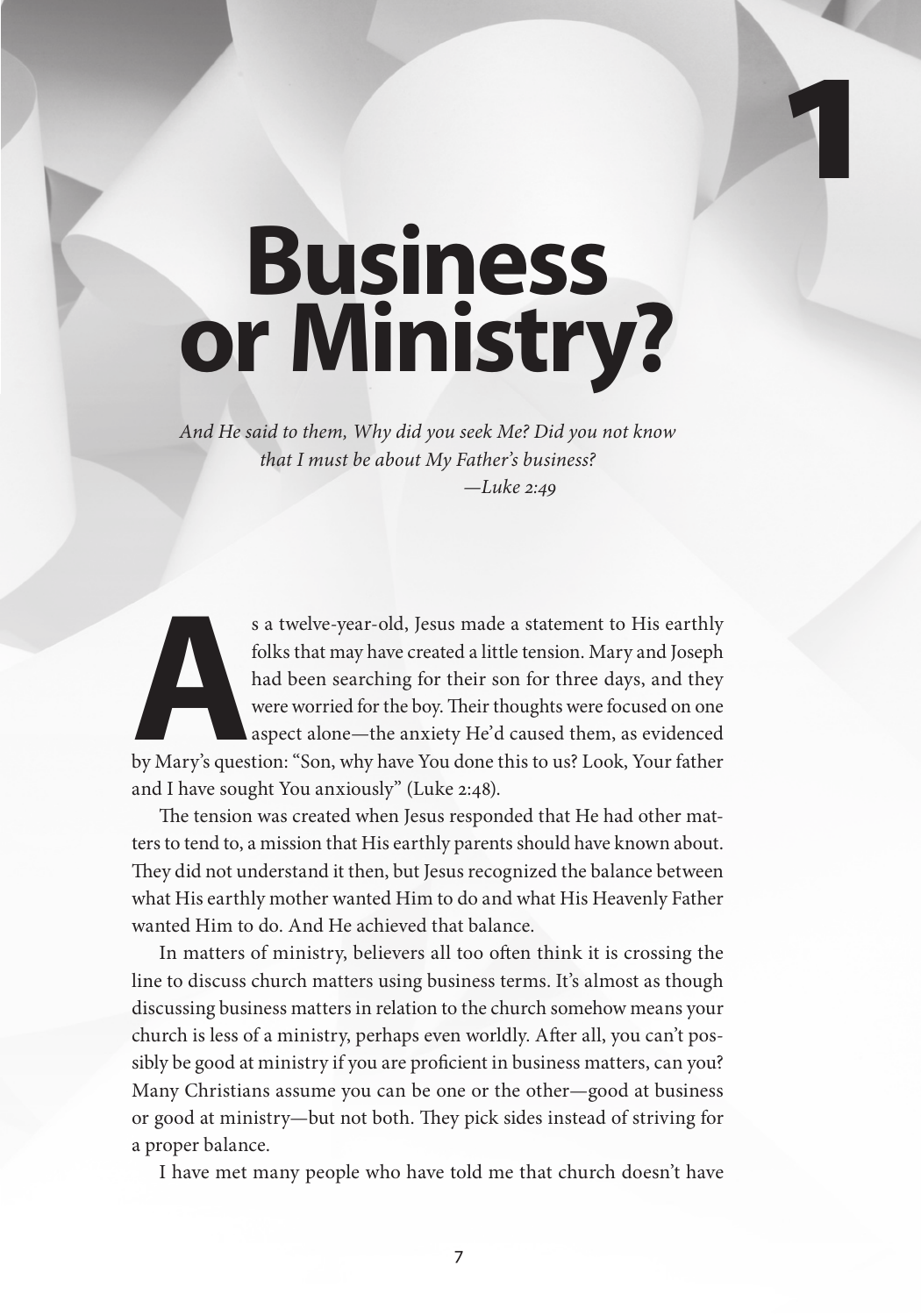anything to do with business and business doesn't have anything to do with church. Unfortunately, their reasoning and imprecise use of Scripture would confuse anyone seeking to have a Biblical perspective. By the end of this chapter, you will see clearly that there is a business side of every ministry and Biblical support for that claim. Perhaps the most important thing to mention is the balance between the two. But the business side of the ministry is important and must not be neglected.

# **This Is Not a Business?**

After my third round in school, I hit the workforce full-time and spent almost nine years employed by one of the world's largest corporations. Several promotions eventually landed me in the company's executive offices. Thanks to my education and work experience, I understood well what it took to become one of the world's leading companies and maintain that title.

After God led me away from the corporate business world into fulltime pastoral ministry, I applied the appropriate principles I knew about running an effective business to the ministry. I met and served with some great people—and still do. I have heard one comment repeatedly from

It's almost as though discussing business matters in relation to the church somehow means your church is less of a ministry, perhaps even worldly. pastors and ministry leaders regarding my business approach to ministry. This comment has taken me aback time and time again: "This is not a business; this is a ministry."

I have heard it so many times now that I have started to expect it. My favorite example, ironically, occurred during a church "business meeting," in which two people were discussing the church's financial matters. One gentleman spoke of the wisdom

of seeking professional assistance. The other responded, "This is a church matter and will be handled within the church." And then he said it: "This is not a business; this is a ministry."

I have had that same statement directed at me after I have answered a question about a financial problem. After evaluating it and sharing some wisdom on the topic, I get a response that dismisses everything I have just said. You guessed it: "This is not a business; this is a ministry." If my response had even the remotest sense of a business connotation (e.g., using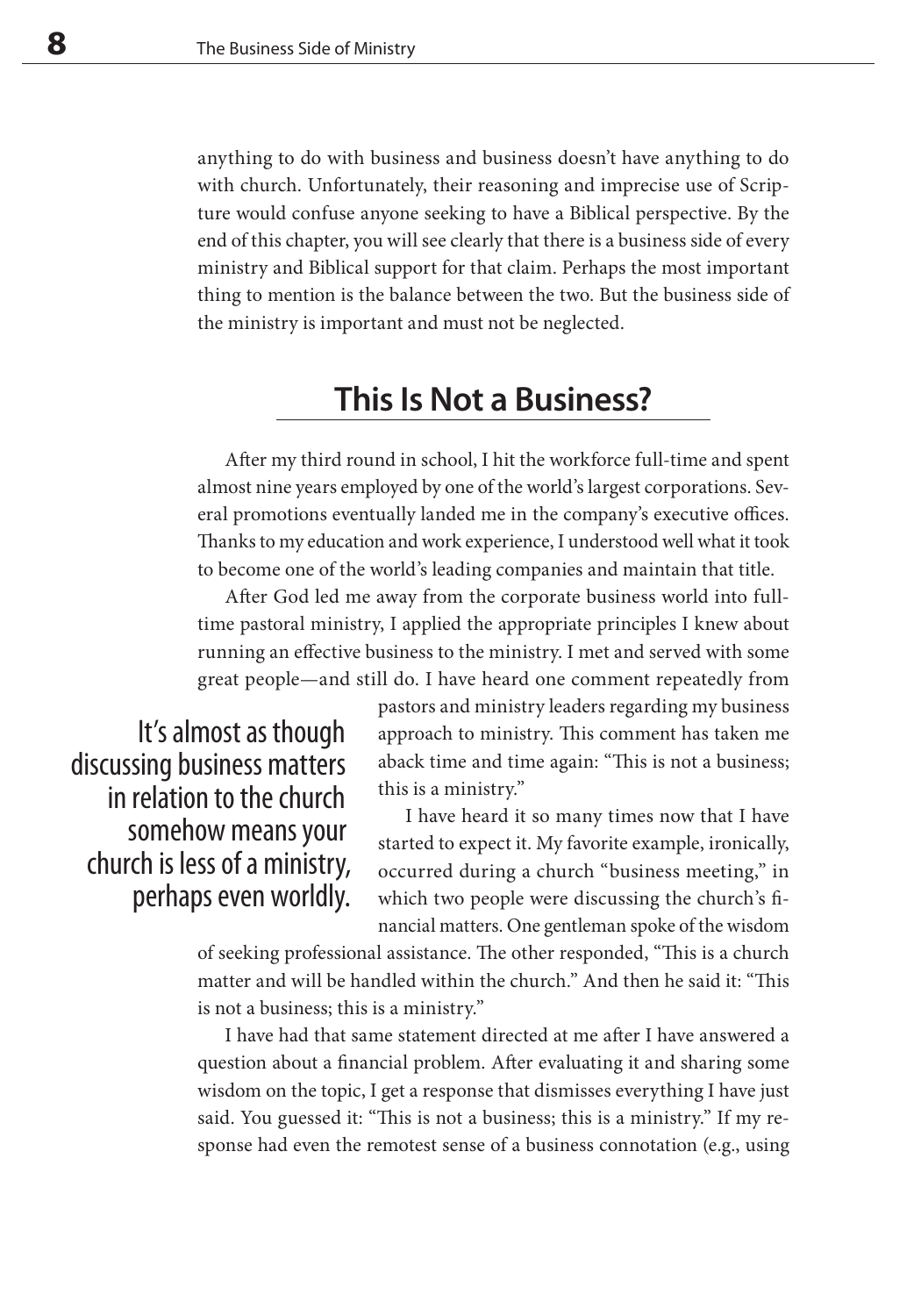the words "strategy," "collaborative," "efficiency," "effective"), I soon hear that same response: "This is not a business; this is a ministry."

One day I had had enough. I was in the middle of a staff meeting with about twenty church leaders, and everyone was sharing their ideas on how to accomplish a particular task. All of my ideas and suggestions were quickly shot down. I stopped and shared what I consider the differences between business and ministry. Here is a summary of what I said:

| <b>The Business World</b>                                                                                                          | <b>The Ministry World</b>                                                                                                                  |
|------------------------------------------------------------------------------------------------------------------------------------|--------------------------------------------------------------------------------------------------------------------------------------------|
| Consults with other professionals<br>to learn "best practices," realiz-<br>ing someone else may be doing it<br>better.             | Values independence, avoids<br>cooperating with other churches,<br>assumes current methods are most<br>effective.                          |
| Is concerned about making money<br>for shareholders.                                                                               | Is concerned about developing<br>godliness in the congregation, but<br>ministry potential is diminished by<br>financial struggles.         |
| Measures efficiency as a compari-<br>son of cost vs. production, result-<br>ing in the effective operation of a<br>business.       | Measures efficiency only in terms<br>of time spent "doing ministry."                                                                       |
| Administrative staff delegates en-<br>try-level projects to other workers.                                                         | Paid ministry staff performs tasks<br>unrelated to their core duties that<br>could be done by others.                                      |
| Outsources projects to vendors<br>who have core competencies in<br>specific areas and can perform<br>these tasks more efficiently. | Performs tasks themselves rather<br>than relying on ministry profession-<br>als (curriculum, missionary boards),<br>reinventing the wheel. |
| Serves the bottom line-money.                                                                                                      | Serves the bottom line-God.                                                                                                                |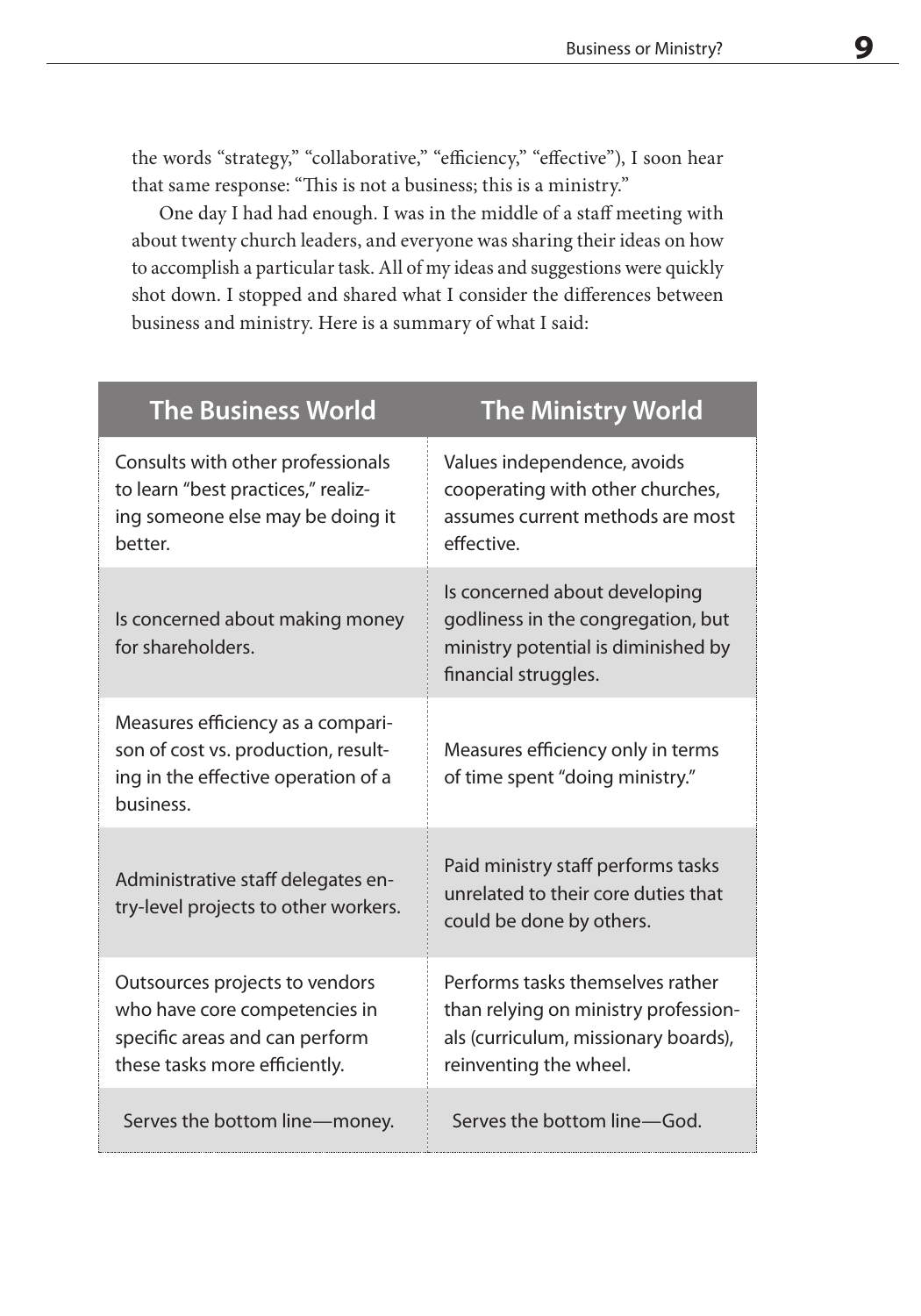As you can imagine, the room was rather quiet after I shared these "business approach" concepts. In no way was I (nor am I today) proposing that someone can step into a church, slap a business model down, and make a church run better. I simply was making the point that as a church, believers serve a more important bottom line than any business ever could. The church's bottom line is to serve and glorify God, which is great because that is God's bottom line. That said, we should be conducting church in the best possible way. As we explore the topics in this book, we will realize that our focus is not ministry vs. business, but the business side of ministry. Ministry is not an excuse to do less; it should be our motivation to do more.

We assume we are on solid ground when we say that virtually all churches and religious organizations consider what they do and how they function, first and foremost, as a ministry. I doubt anyone would disagree with that. In too many cases, however, the leaders forget or are not properly equipped to recognize the importance and necessity of certain business components of the ministry.

Many years ago a wise man told me, "Although this is a ministry, it is also a business, and if your business fails, then so does your ministry." He went on to say, "If, in fact, that becomes the case, no one will recognize the

No one will recognize the business failure, but they will remember that a ministry has failed. business failure, but they will remember that a ministry has failed." His point was this: The outside world will look at this as a failure of God. As Christians we realize that God did not fail! His people did.

A successful business leader told me that this kind of "ministry or business" concept presented itself to him during the early years of his career and set the tone for his further education and work. He and his business partner were called to a church just south of Nashville to assist in a church's business/organizational

matters. The church was led by a dynamic preacher. This young man could preach the paper off the walls, and the church was growing by leaps and bounds. In fact, when the two businessmen were asked to help, the church was completing a new building that they had outgrown before it was even occupied. You can imagine the pastor's consternation when he realized he was going to have to ask his congregation for more money to add on to a building that was not yet completed. In addition, he was distraught knowing he would need additional staff to handle the growth but lacked the money to pay them. The pastor was frustrated because he was following God's calling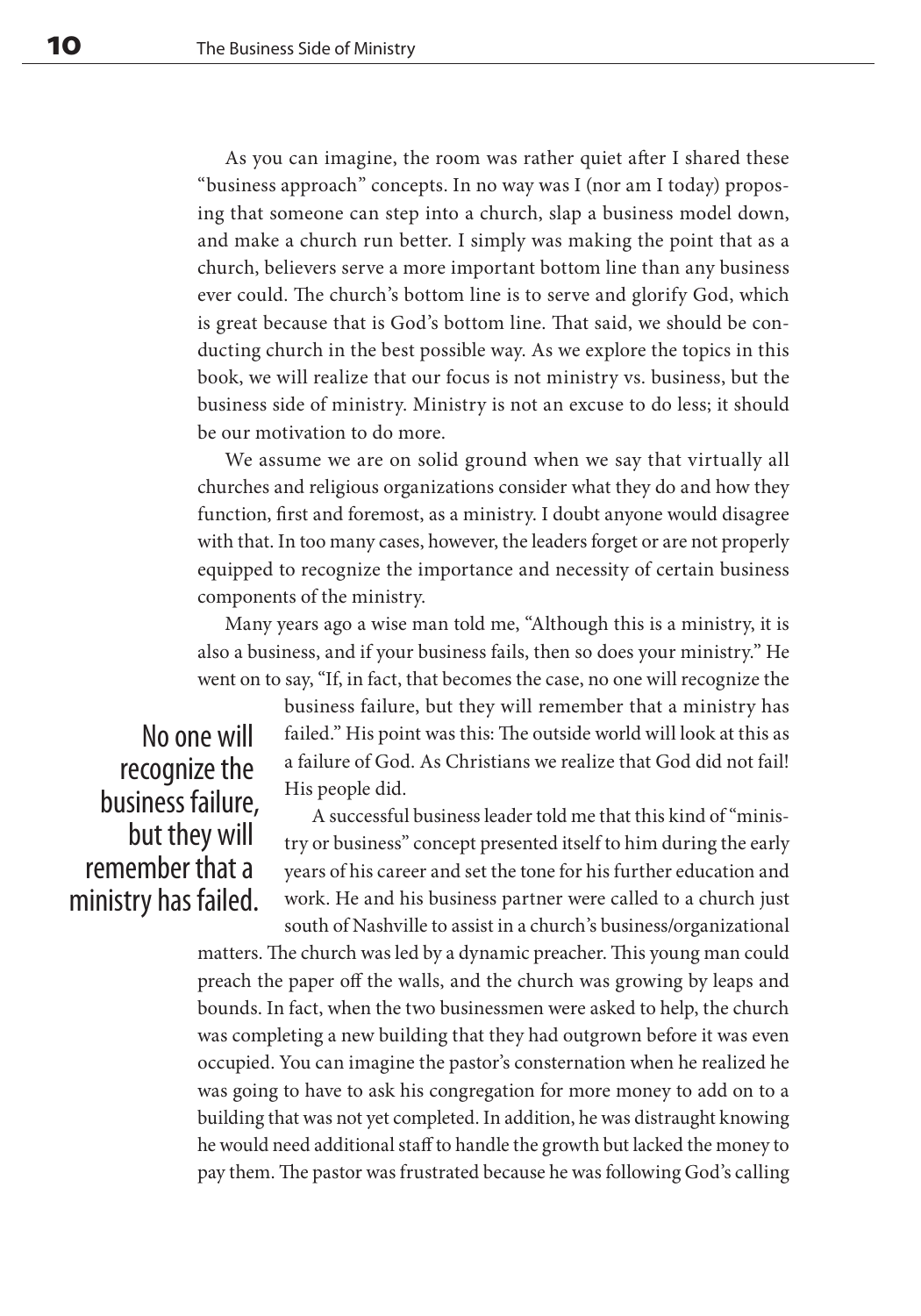# **Ignorance**

**Can a church claim all of its employees are independent contractors?**

**IS NOT BLISS** A certain church had many part-time work-<br> **IS NOT BLISS** ers over which they exerted significant ers over which they exerted significant control (e.g., determined their working hours, provided needed equipment, and specified how they did their work). The church classified all of the workers as independent contractors. One or more of the workers contacted the IRS and reported the church's practice.

## **IRS Action**

The IRS opened a payroll tax audit for the church and determined that all of the workers in question were employees, not independent contractors. The IRS researched the church's past three years of practice, and assessed the church an FICA tax of 15.3 percent, plus federal income tax withholding for all the workers, penalties, and interest.

**Can a church claim daycare workers are licensed ministers?**

A church had twelve child care workers who served on Sundays and at certain times throughout the week. The church licensed all of the childcare workers as ministers and designated a housing allowance for each of them. In each instance, the housing allowance represented 100 percent or more of the amount paid to the workers. No income or Social Security taxes were withheld for these workers.

## **IRS Action**

Upon its audit of the church, the IRS determined that the workers did not qualify for ministerial licensing. The IRS also determined that the workers were the church's employees. So the IRS reviewed the church's practices for the previous three years, and assessed the church an FICA tax of 15.3 percent, plus federal income tax withholding for all the workers, penalties, and interest. —*Dan Busby, Evangelical Council for Financial Accountability*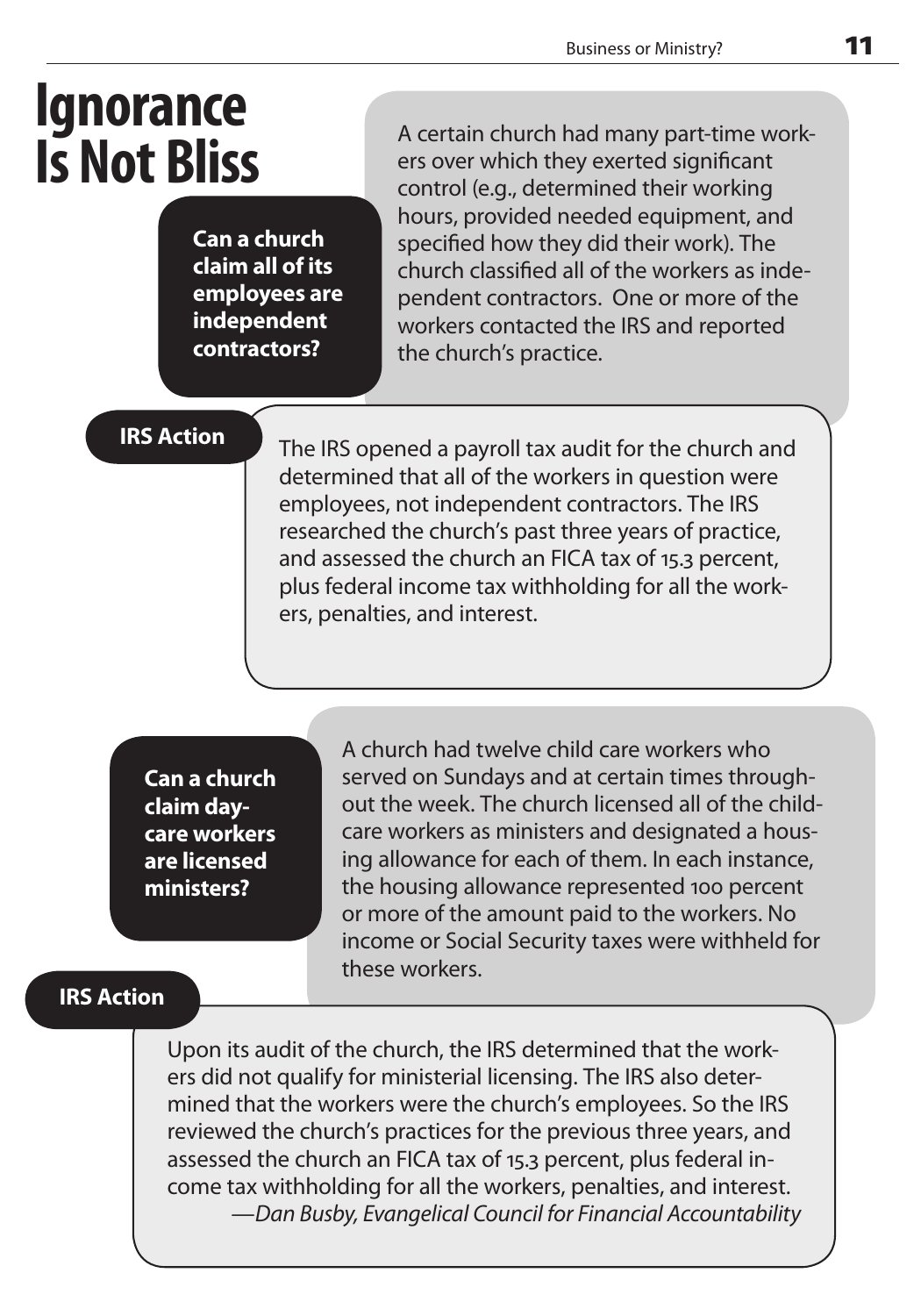and, by many standards, was very successful. Yet the business aspects of ministry were rapidly consuming him to the point of depression. Because of all of the "business stuff," he could not concentrate on his studying and pastoral work.

As the two men proceeded to help the church and pastor, they uncovered many discrepancies in the church's financial operations. Nothing illegal or fraudulent was going on, but due to a lack of thorough knowledge and time, the bookkeeping was a mess. If an audit had been made at that time, it would have surely put a blemish on that wonderful ministry. You might be asking, "How could this happen?" Believe it or not, this all-too-common scenario is repeated in ministries all over the country.

#### **One Pastor, Many Hats**

Over the years, in discussions with pastors, seminary professors, and leaders in Christian organizations, I have conducted an unscientific but revealing survey. A typical seminary student is not required to take any business classes for degree completion. Many schools offer these courses as electives, but since they are not required, many pastors and ministry leaders end up without training in business leadership, organization, and finances. I am hard-pressed to find a seminary or Bible college that spends any useful amount of time educating these future ministry leaders in regard to business. They train them to preach, teach, and exegete the Word. And for the most part, I believe they do an exceptional job in those matters. But I find it a serious oversight that virtually no time is devoted to teaching pastoral students to become adept at business concepts in relation to ministry. At a minimum, the opportunity to observe or assist in local church financial planning sessions should be a part of training, but few students are given that opportunity.

So who is maintaining the finances in our churches? To answer that, let's consider the demographics of a majority of churches. A 2009 Barna survey stated: "Over the course of the past decade, the number of adults who attend a mainline church on any given weekend has remained relatively stable, ranging from 89 to 100." (See "Report Examines the State of Mainline Protestant Churches" at www.barna.org.)

With that number in mind, how many people work at a typical church? I have done my own research, as well as reviewed many reports and research findings on ratios of church staff to people in attendance. The following are guidelines I recommend: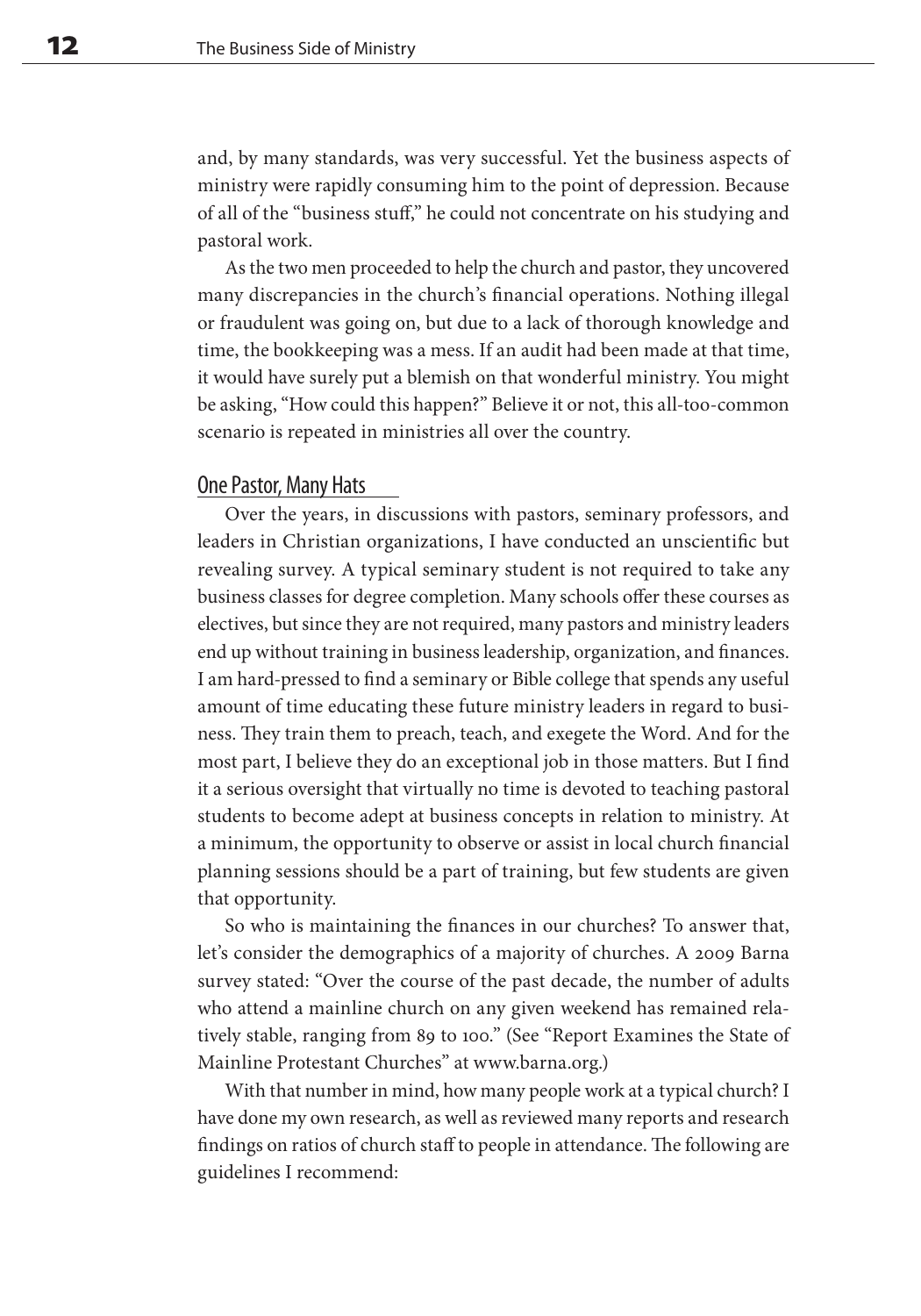| <b>Full-time Staff</b> | <b>Part-time Staff</b> | Church<br><b>Attendance</b> |
|------------------------|------------------------|-----------------------------|
|                        |                        |                             |
|                        |                        | 50–150                      |
|                        | 1.5                    | $150 - 200$                 |
|                        |                        |                             |

Applying this research to Barna's finding that the average church attendance is 89–100 people, the average church would have one-and-a-half staff people. This could be one full-time pastor and one part-time support staff member or some combination of both. Either way, the pastor is the one who is typically available and called on to be the preacher, teacher, janitor, mail retriever, office manager.

So, who is maintaining the finances in our churches? In an average-size American church, the pastor will most likely be the one responsible for all matters pertaining to the operation of that church, including business matters. That means he must be able to coordinate all the business activities yet preach a minimum of two or three times a week. This does not include the pastoral duties that will be demanded of him during the week. All

"A lot of great, godly men try to make business decisions for ministries when it would serve them better to find a businessperson with a pastor's heart to help them." —John Greening

things being equal (which they are not), these demanding duties result in a church leader that soon becomes frustrated, fatigued, and depressed. It takes time and a lot of energy to take care of those various matters.

### Get Help!

Southeast Christian Church in Louisville, Kentucky, grew from humble beginnings in a house basement. Pastor Bob Russell recently was asked if he would do anything differently if God called him to start over again in his basement. Without hesitation Bob said he would get more help earlier in the process, suggesting that he would hire a business administrator. He further explained that while he understood his oversight responsibilities in financial areas, he needed someone to handle the hours of detail work that the business side of the ministry requires.

John Greening notices this in his role as national representative for the General Association of Regular Baptist Churches. "A lot of great, godly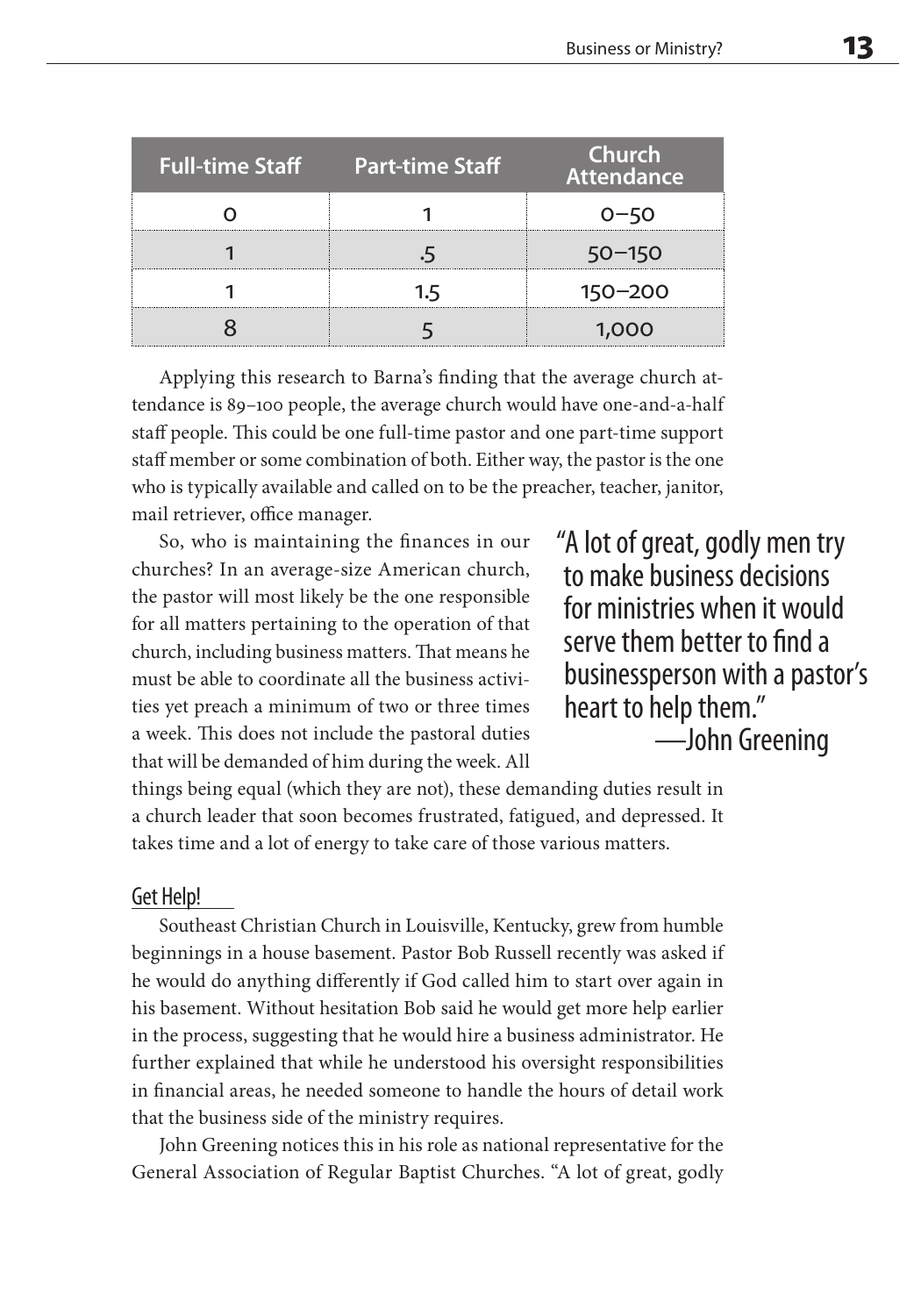men try to make business decisions for ministries when it would serve them better to find a businessperson with a pastor's heart to help them," Greening says. "If you are in a church that can afford to hire that person to help with business matters, that's great. If you are not in that position, then the church, deacons, and pastors need to work together to learn the business side of the ministry." All of these details are too much for one person or even a committee to handle. This short book can help begin that learning process, but some topics are beyond its scope. Some elements of this book have entire books written on them—at twice the length. Consider this book the starting point for healthy discussions regarding the business side of ministry.

Our colleges and seminaries can help. A good first step would be to make this book required reading for pastoral and seminary students. A second would be to include Christian business leaders as adjunct professors to help instruct and educate as part of the curriculum. A third would be to require the students to do an internship in churches that have successful systems in place and are operating by Biblical business principles.

Our churches can help too. A first step would be for every church member and leadership team to go through a simple book like this one. Everyone's understanding would increase, and the church as a whole would have opportunities for healthy discussions on these important topics.

# **The Business of Ministry**

Every ministry that takes donations and gives a tax-donation letter to donors is conducting business as a nonprofit corporation. Every ministry that avoids paying taxes does so under the authority of the federal government. The government itself (particularly the IRS) has laws specific to churches. While the IRS offers churches and ministries certain tax benefits, a church must meet specific requirements to be recognized. The IRS uses many criteria to evaluate the characteristics of an organization to determine if it is a church. In fact, the IRS looks for *business* characteristics.

IRS Qualifications for a Church

- Distinct legal existence
- Definite and distinct ecclesiastical government
- Formal code of doctrine and discipline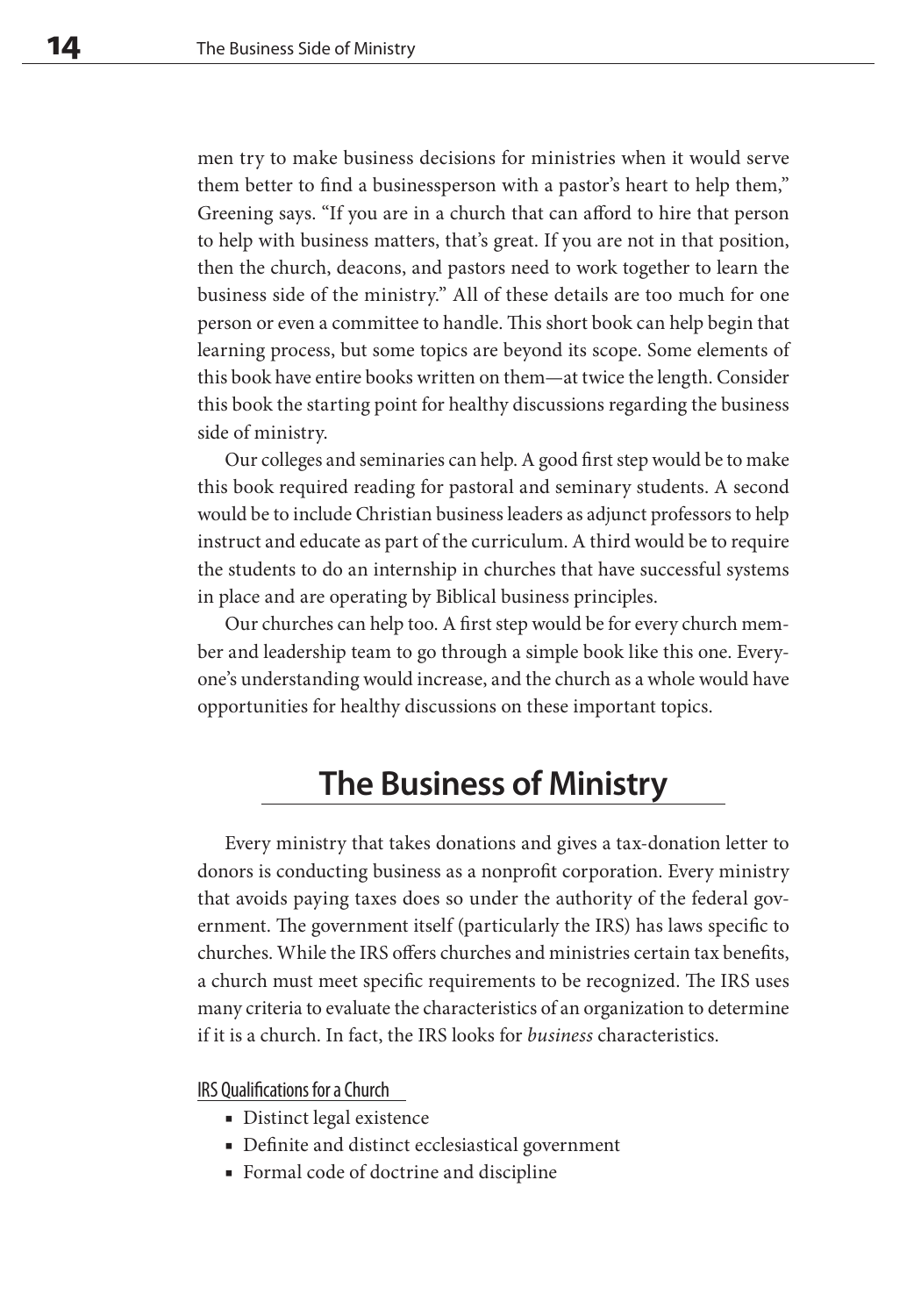- Membership not associated with any other church or denomination
- Sunday Schools for the religious instruction of the young

The IRS is looking for the church to have structure, order, and a legal existence. The church must perform certain functions that are business in nature (see Ignorance Is Not Bliss on page 11).

The Bible is clear that we as the church—the body of believers—are to submit to the governing authorities because those authorities are established by God (Romans 13:1–7; Titus 3:1; 1 Peter 2:13–17).

If the church is to submit and render to the government what is due to the government (except where that government asks us to dishonor God, of course), then we must do so according to God's Word. We must recognize that ministry has a business side and that we are to honor and obey God in these things. In fact, we should do it better than anyone else.

## **Common Issues**

- **Too much emphasis on business.** (The business side of ministry swallows up the ministry focus.)
- **Too much emphasis on ministry.** (The ministry suffers because business matters are neglected or mismanaged.)

### Take Action!

- 1. Compare your church's attendance with its numbers of full-time and part-time staff. Do you need to consider acquiring additional help?
- 2. Invite other leaders in your church to study this book with you.
- . Evaluate the job description for each paid staff position, studying core ministry responsibilities carefully. Can some jobs be done by volunteers, paid staff, outside professionals?
- . Ask the ministry staff to evaluate how they spend their time, in comparison to what their job description actually states. Can some jobs be done by others?